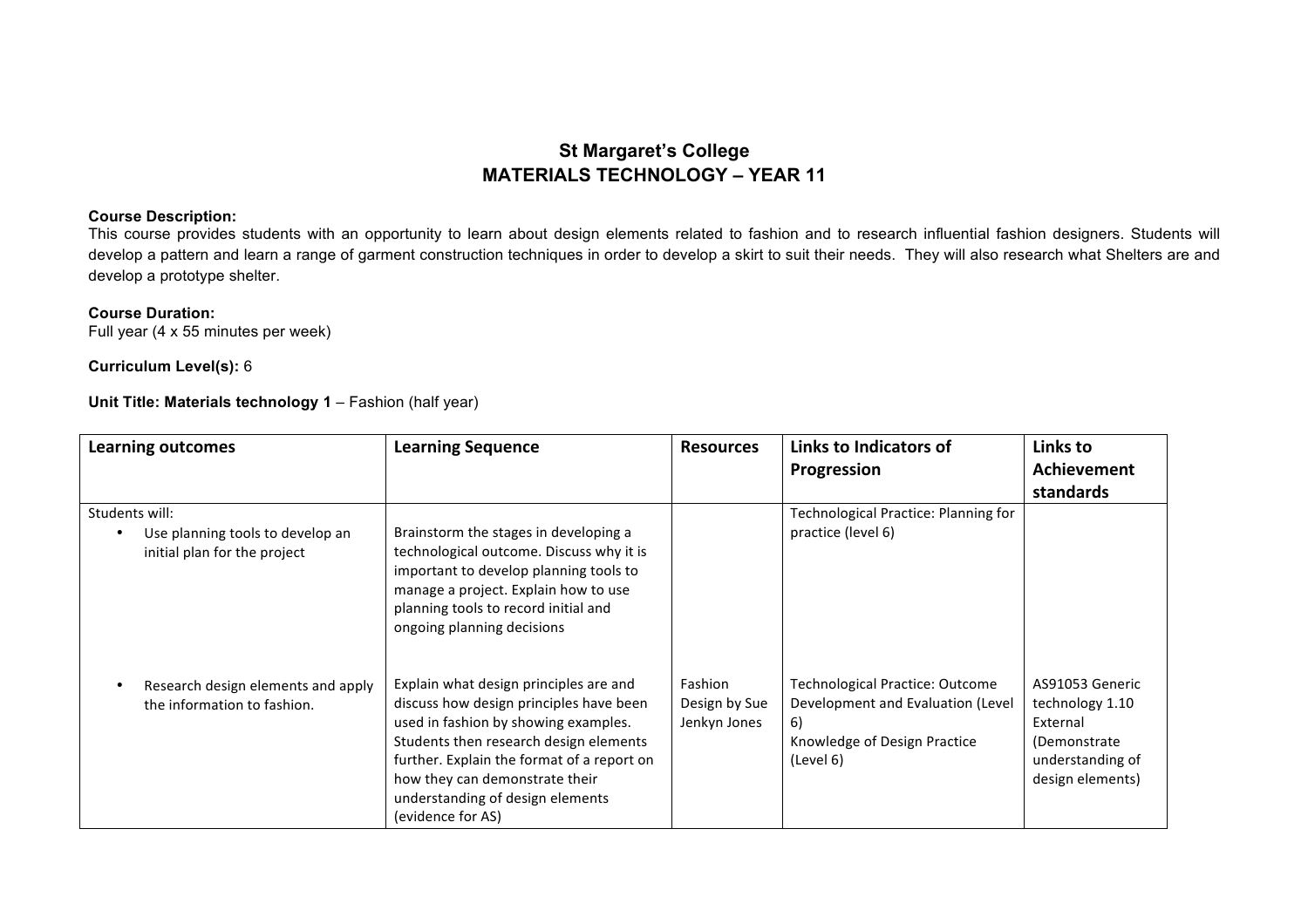| Explore existing garments and<br>critically analyse, using design<br>language.<br>Research influential fashion<br>designers and analyse their<br>garments using design language. | Investigate existing garment designs by<br>looking at a label or a designer or a blog.<br>Show the students a variety of fashion<br>blogs. Students brainstorm fashion<br>designers and select one to investigate in<br>depth.                                                                                                                                   | Fashion<br>magazines<br>Internet<br>Fashion blogs<br>Fashion NZ<br>Retail outlets                                                                          |                                                                                                                                | AS91067 DVC 1.34<br>Internal (Use the<br>work of an<br>influential designer<br>to inform design<br>ideas)                             |
|----------------------------------------------------------------------------------------------------------------------------------------------------------------------------------|------------------------------------------------------------------------------------------------------------------------------------------------------------------------------------------------------------------------------------------------------------------------------------------------------------------------------------------------------------------|------------------------------------------------------------------------------------------------------------------------------------------------------------|--------------------------------------------------------------------------------------------------------------------------------|---------------------------------------------------------------------------------------------------------------------------------------|
| Develop a brief - establish a<br>conceptual statement and<br>specifications                                                                                                      | Students use their prior knowledge to<br>develop a brief after discussing needs and<br>opportunities, considering the<br>environment and stakeholder feedback.                                                                                                                                                                                                   |                                                                                                                                                            | Technological practice: Brief<br>Development (Level 6)                                                                         |                                                                                                                                       |
| Generate conceptual design<br>sketches (informed by research of<br>designers) that effectively<br>communicate the specific design<br>features of their garments.                 | Develop concepts - generate several<br>possible design ideas informed by<br>research, evaluate against specs with<br>regard to being fit for purpose. Notes<br>must include the design elements<br>incorporated in the concept. Influences<br>from the fashion designer's garments<br>must be discussed.<br>Concepts are further developed to a final<br>design. |                                                                                                                                                            | <b>Technological Practice: Outcome</b><br>Development and Evaluation (Level<br>6)<br>Knowledge of Design Practice<br>(Level 6) |                                                                                                                                       |
| Develop a pattern from skirt blocks                                                                                                                                              | Review patternmaking techniques taught<br>in the previous year.<br>Explain how patterns can be developed<br>from a variety of sources -e.g commercial<br>patterns, internet patterns, blocks,<br>existing garments. Students develop their<br>own patterns.                                                                                                      | Butterick 5488<br>(pattern<br>envelope and<br>guide sheet).<br>Skirt blocks,<br>Existing skirts.<br>Patternmaking<br>equipment,<br>cardboard,<br>newsprint | Pattern adaptation - level 6                                                                                                   | AS91096<br>Construction 1.26<br>Internal (Make<br>basic adaptations<br>to a pattern to<br>enable a design to<br>fit a person or item) |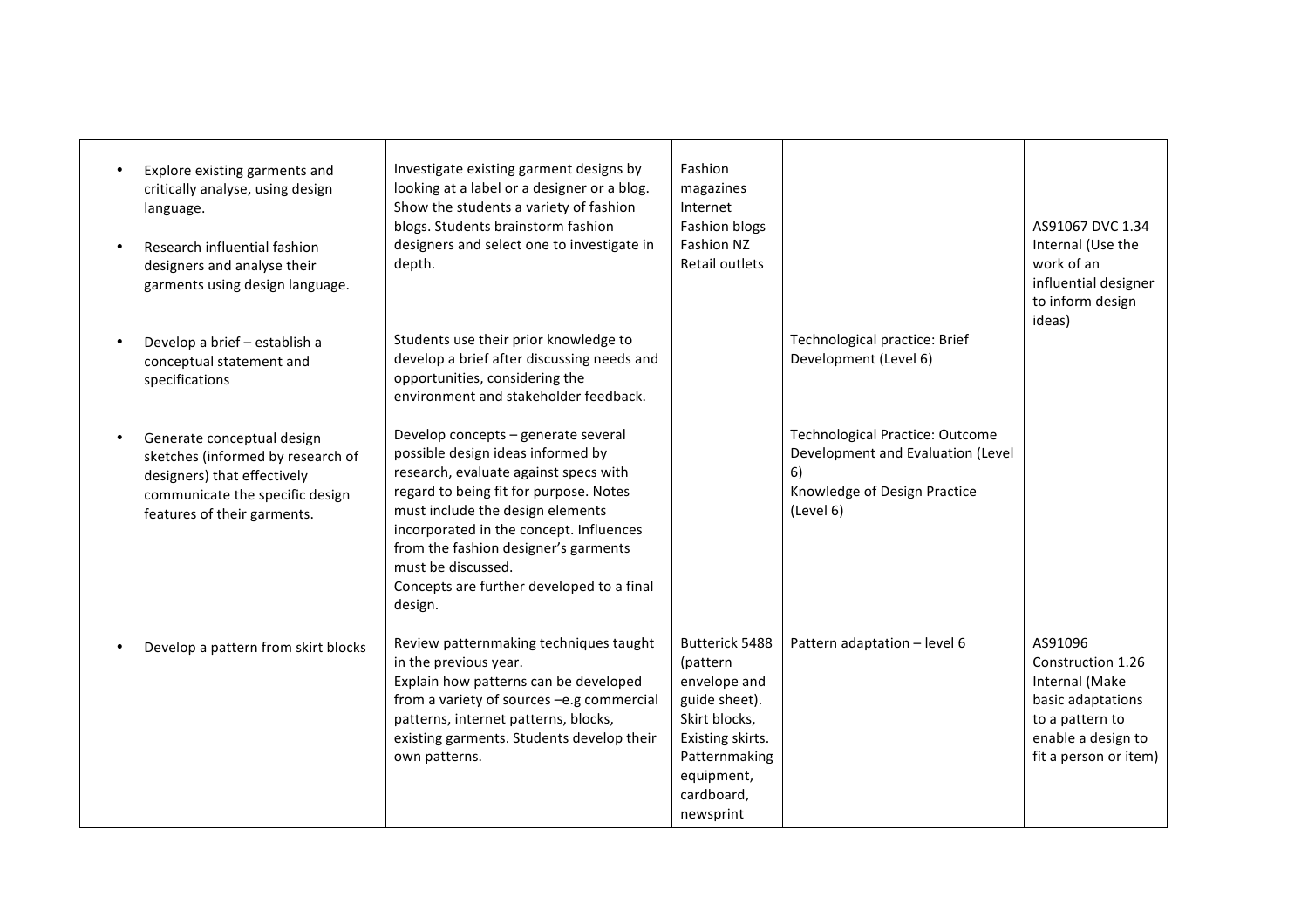| Test design ideas through functional<br>modelling by constructing a toile                                                       | Construct functional model (toile)<br>trial a variety of techniques e.g pocket<br>construction and decide which is the most<br>feasible. Construct a toile of the complete<br>garment and explain how to test for fit.<br>Students make modifications if needed<br>and record these using photos and notes.                               | Calico or knit<br>fabric<br>(depending on<br>the design) | <b>Technological Practice: Outcome</b><br>Development and Evaluation (Level<br>6) |  |
|---------------------------------------------------------------------------------------------------------------------------------|-------------------------------------------------------------------------------------------------------------------------------------------------------------------------------------------------------------------------------------------------------------------------------------------------------------------------------------------|----------------------------------------------------------|-----------------------------------------------------------------------------------|--|
| Understand the basic construction<br>techniques used to make a garment                                                          | Discuss suitable fabrics and their<br>performance criteria<br>Students construct their final garment<br>reflecting on their toile evaluation. They<br>record the construction process using a<br>commercial pattern guidesheet as a<br>starter. Explain the use of annotated<br>photos. Students record appropriate<br>codes of practice. | Students<br>purchase own<br>fabric                       |                                                                                   |  |
| Evaluate the outcome against the<br>specifications of the brief to<br>determine the outcome's potential<br>fitness for purpose. | Evaluate against specifications as to the<br>fitness for purpose of the garment/s and<br>how it addresses the brief.                                                                                                                                                                                                                      |                                                          |                                                                                   |  |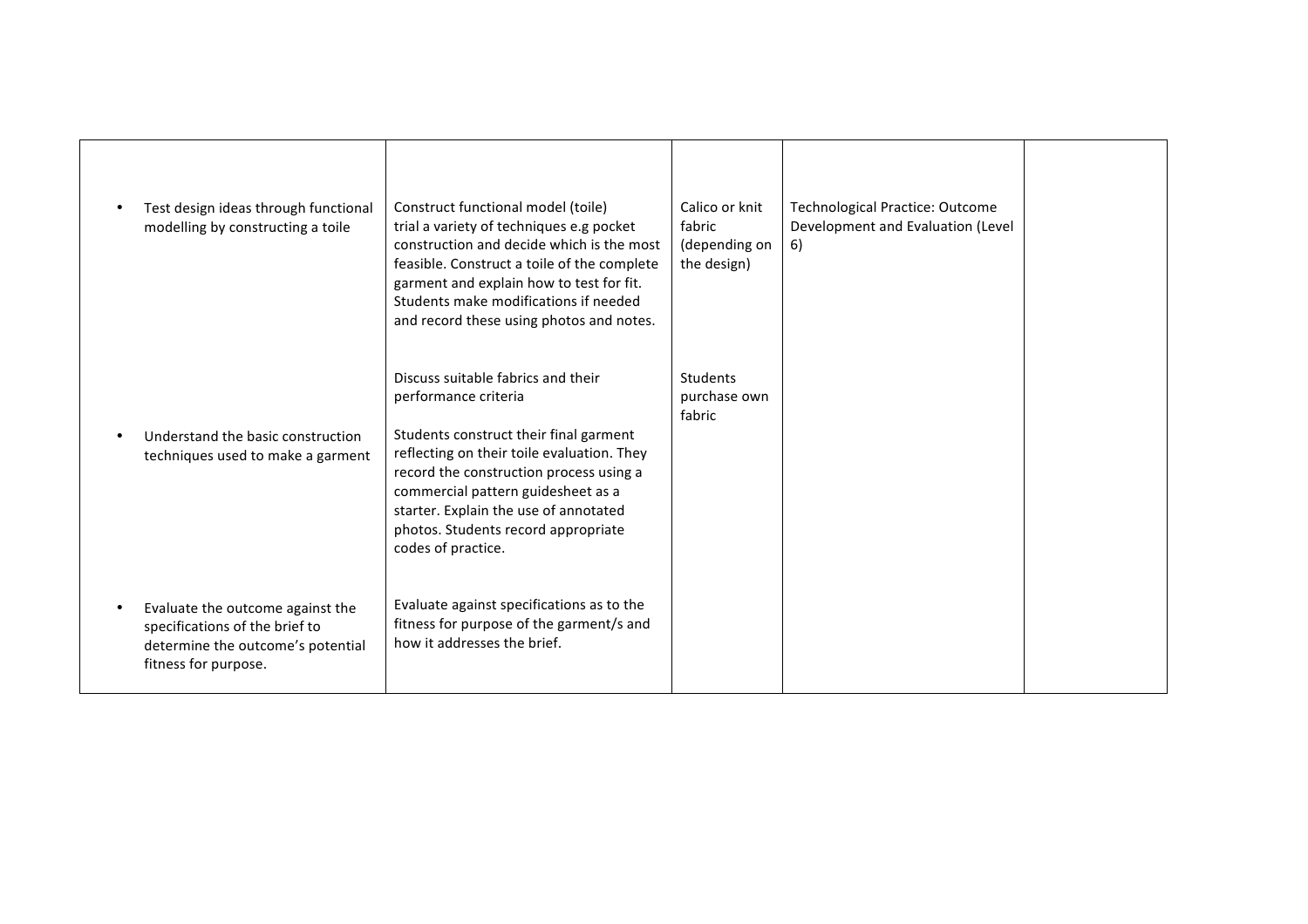**Unit Title: Materials technology 2 – Shelter** (half year)

|                | <b>Learning outcomes</b>                                                          | <b>Learning Sequence</b>                                                                                                                                                                                                                                                                  | <b>Resources</b>                                                                                                                              | Links to Indicators of<br>Progression                                             | Links to<br><b>Achievement</b>                                                                          |
|----------------|-----------------------------------------------------------------------------------|-------------------------------------------------------------------------------------------------------------------------------------------------------------------------------------------------------------------------------------------------------------------------------------------|-----------------------------------------------------------------------------------------------------------------------------------------------|-----------------------------------------------------------------------------------|---------------------------------------------------------------------------------------------------------|
|                |                                                                                   |                                                                                                                                                                                                                                                                                           |                                                                                                                                               |                                                                                   | standards                                                                                               |
| Students will: |                                                                                   |                                                                                                                                                                                                                                                                                           |                                                                                                                                               |                                                                                   |                                                                                                         |
|                | Use planning tools to develop an<br>initial plan for the project                  | The students use their prior knowledge to<br>develop planning tools to manage their<br>project. They record initial and ongoing<br>planning decisions.                                                                                                                                    |                                                                                                                                               | <b>Technological Practice: Planning</b><br>for practice (level 6)                 |                                                                                                         |
|                |                                                                                   | Brainstorm what shelter is, research<br>definitions. Students create their own<br>definition of Shelter i.e. to protect                                                                                                                                                                   | Internet                                                                                                                                      |                                                                                   |                                                                                                         |
|                | Identify a need or opportunity from<br>the context (Shelter)                      | Brainstorm possible clients and identify a<br>need. Carry out a feasibility study to<br>analyse the suitability of the client and the<br>outcome. Students make a selection and<br>justify.                                                                                               |                                                                                                                                               | <b>Technological Practice: Brief</b><br>Development (Level 6)                     | AS91047<br>(Technology 1.4)<br>Undertake<br>development to<br>make a prototype to<br>address a brief    |
|                | <b>Explore existing solutions</b>                                                 | Investigate existing solutions                                                                                                                                                                                                                                                            | Internet                                                                                                                                      | <b>Technological Practice: Outcome</b><br>Development and Evaluation<br>(Level 6) |                                                                                                         |
|                | Establish a conceptual statement<br>and specifications                            | Students use their prior knowledge to<br>develop an initial brief                                                                                                                                                                                                                         |                                                                                                                                               | <b>Technological Practice: Brief</b><br>Development (Level 6)                     | AS91049 (Tech 1.6)                                                                                      |
|                | Understand how materials are<br>selected based on desired<br>performance criteria | Students carry out a series of activities to<br>test the performance criteria of a<br>selection of fabrics e.g breathability,<br>waterproofing, pilling, durability,<br>launderability. The students record the<br>results in their portfolio.<br>Explain the format of the report on how | Variety of<br>fabrics, testing<br>equipment e.g<br>thermometers,<br>clear tube for<br>waterproof test,<br>boiling water for<br>breathability, | Technological Knowledge:<br>Technological Products (Level 6)                      | Demonstrate<br>understanding of<br>how materials<br>enable<br>technological<br>products to<br>function. |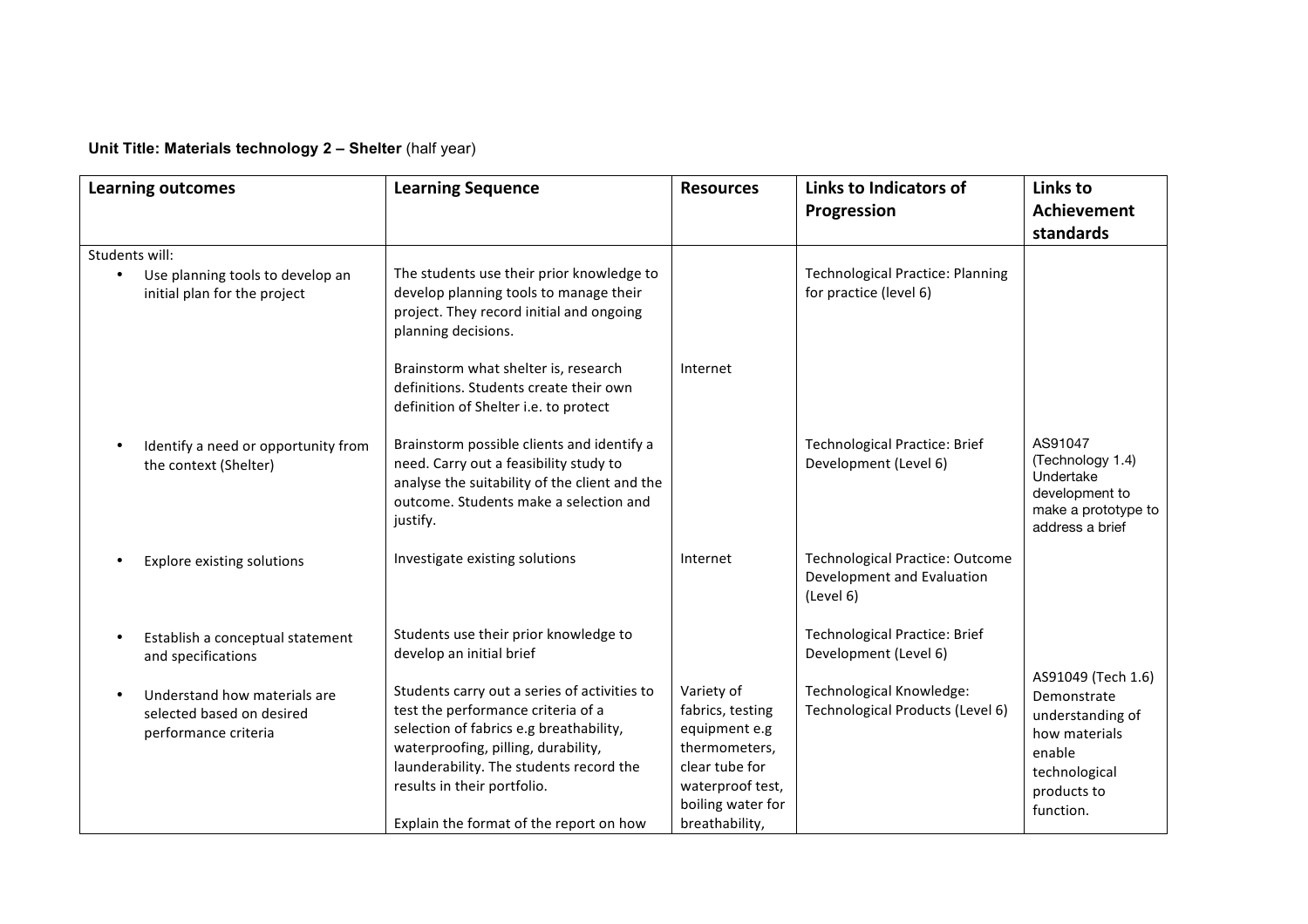|                                                                                                                           | the students can demonstrate their<br>understanding of how materials enable<br>products to function (evidence for AS<br>91049)                                                                                                                                                                                                              | matches for<br>burn test and a<br>stand and<br>matches for the<br>flammability test            |                                                                                   |  |
|---------------------------------------------------------------------------------------------------------------------------|---------------------------------------------------------------------------------------------------------------------------------------------------------------------------------------------------------------------------------------------------------------------------------------------------------------------------------------------|------------------------------------------------------------------------------------------------|-----------------------------------------------------------------------------------|--|
| Generate conceptual design<br>sketches that effectively<br>communicate the specific design<br>features of their garments. | Develop concepts - generate several<br>possible design ideas informed by<br>research, evaluate these ideas against<br>specifications with regard to being fit for<br>purpose. Notes must include the<br>knowledge gained from previous materials<br>testing.                                                                                |                                                                                                | <b>Technological Practice: Outcome</b><br>Development and Evaluation<br>(Level 6) |  |
| Develop a pattern                                                                                                         | Concepts are further developed to a final<br>design.<br>Explain how patterns can be developed<br>from a variety of sources -e.g commercial<br>patterns, internet patterns, existing<br>outcomes. Students develop their own<br>patterns.                                                                                                    | Internet,<br>commercial<br>patterns,<br>patternmaking<br>equipment,<br>cardboard,<br>newsprint |                                                                                   |  |
| Test design ideas through functional<br>modelling.                                                                        | Construct a range of functional models<br>to test the use of suitable techniques,<br>tools and equipment e.g scissors, rotary<br>cutter and a hot knife to test the most<br>suitable technique to use for cutting<br>material. Students record these using<br>photos and notes. Students need to be<br>made aware of the opportunities that | Materials for<br>testing ideas                                                                 | Technological Knowledge:<br>Technological Products (Level 6)                      |  |